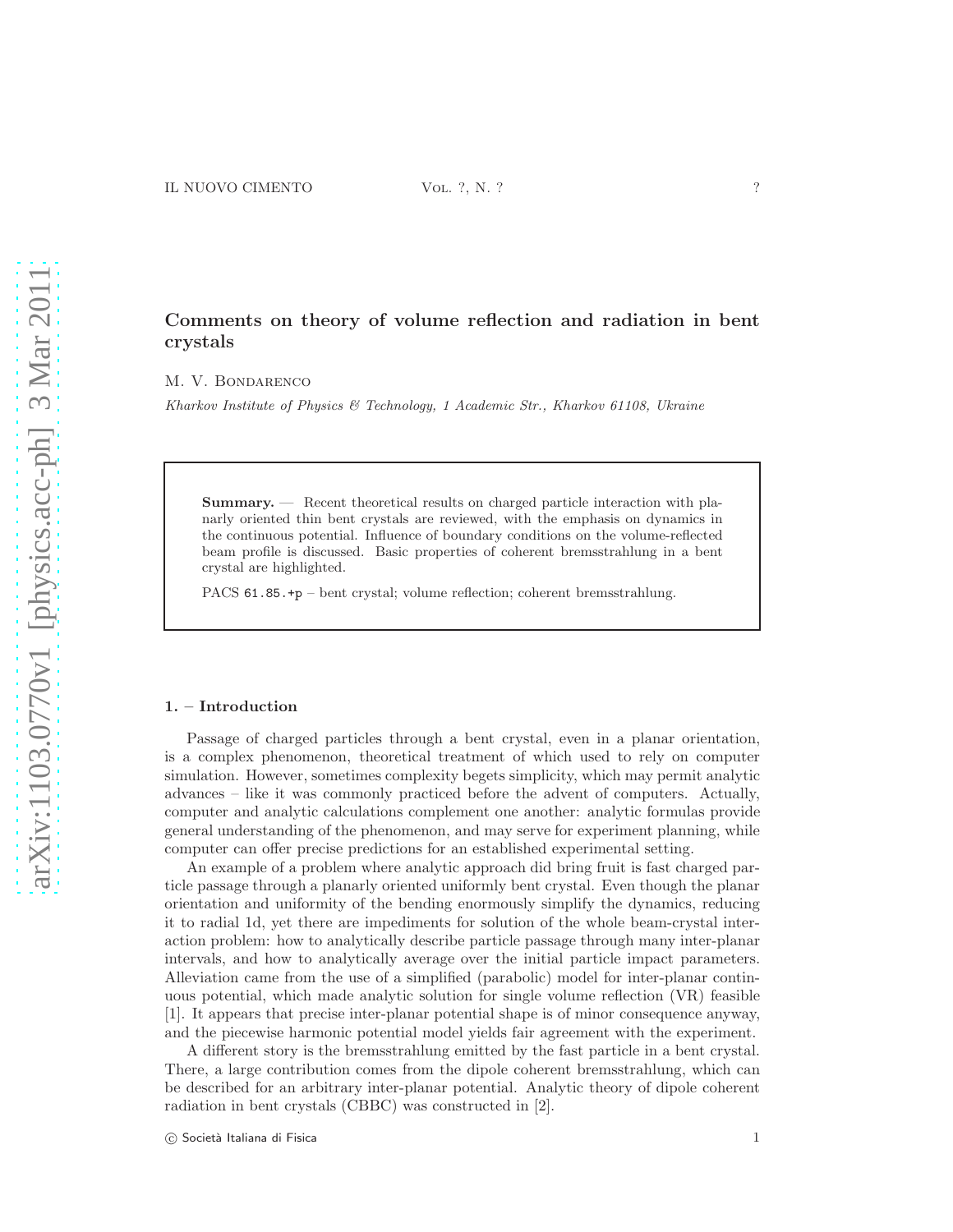The present short note surveys the physical picture of volume reflection and radiation in a bent crystal, in the pure continuous potential.

## 2. – Volume reflection

2.1. Essence of the effect. – VR effect manifests itself in the same region of  $E/R$  ratio as channeling, with the proviso that the particle entrance angle with respect to active crystallographic planes must be well above critical. However, the correlation between the particle deflection angle and the crystal curvature for VR appears to be more intricate than that for channeling:

- 1. in VR particles deflect to the side opposite to that of the crystal bending;
- 2. the deflection angle tends to a finite limit with the increase of  $R/R_c$  ratio, although  $R = \infty$  corresponds to a straight crystal and no net deflection; this limiting value is of the order of critical angle  $\theta_c$  both for positive and for negative particles, though with different numerical coefficients.



Fig. 1. – Left-side frame – trajectory filling of an exemplary inter-planar interval by an initially transversely uniform particle beam (top – positive particles, bottom – negative particles). The deficit of positively directed force in VR area causes the negative net deflection of the beam. Right-side frame – comparison of ultra-high energy  $(R \ll 4R_c, l_{\text{EFC}} \ll 2\pi\tau)$  with moderately high energy  $(R \gg 4R_c, 2\pi\tau \ll l_{\text{EFC}})$  particle passage. In the latter case the particle net deflection angle is non-zero and  $\sim \theta_c$ , regardless of the particle charge sign.

The qualitative explanation of the opposite deflection direction is given in [3]: "For a small crystal curvature, that is  $R \gg R_c$ , the turning points of all particles gather in a narrow region near the inner wall of a planar channel. The strong electric field of the crystal plane is directed along  $R$  and at the turning points it imparts to the particle an angular deflection towards the opposite direction with respect to the crystal bending, producing volume reflection." For explanation of feature 2 the latter argument is not sufficient yet. It is known that for negative particles the force in the reflection point is much smaller than for positive ones, but nevertheless, the deflection angle for these cases is of the same order. For a closer look, let us draw a graph of the family of particle trajectories in an exemplary inter-planar interval (Fig. 1). The figure reveals that in inter-planar channels there emerge regions devoid of particles. This entails deficit of force of a definite (positive) sign acting on the beam as a whole; hence, the mean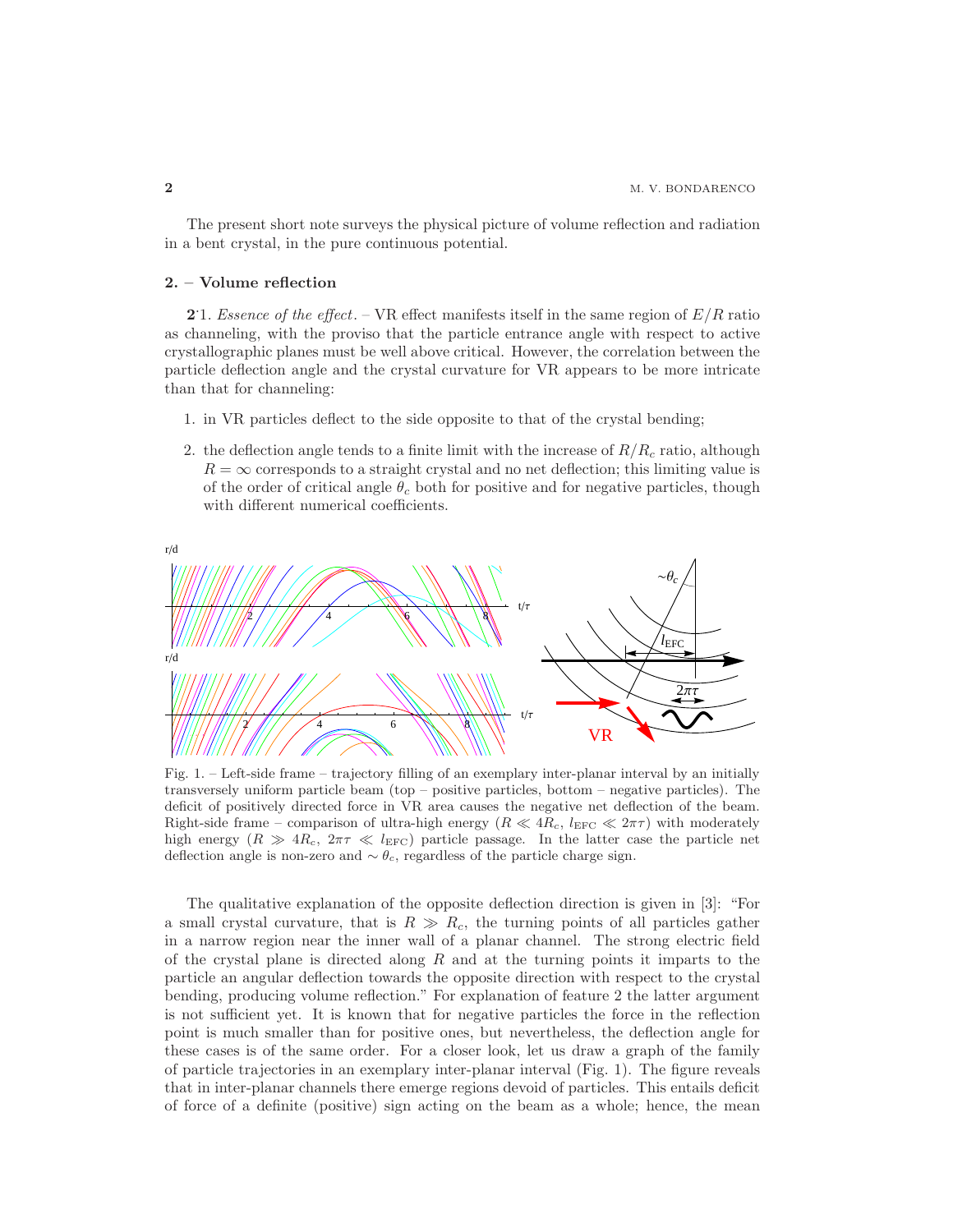deflection angle must be negative. At sufficiently large  $R$ , the void transverse dimension is ~ d, so  $F \sim F_{\text{max}}$ , and the longitudinal dimension is ~  $\tau = \sqrt{R_c d/2}$  (the channeling oscillation timescale)<sup>(1</sup>); none of these parameters involve R, therefore, there is a limiting value  $\lim_{R\to\infty} \langle \theta \rangle_b$  independent of R:  $\langle \theta \rangle_b \sim \frac{1}{E} F_{\text{max}} \tau = \theta_c$ .

Of course, if one overbends the crystal, all the intra-crystal space becomes uniformly covered by the particle flow, then voids and therewith the VR effect disappear. In [1, 2] it was proved that if  $E \to \infty$ , i.e.,  $R/R_c \to 0$ , then  $\int db\theta(b) = 0$ .

Ex adverso the existence of VR effect can be explained more concisely: When a highenergy particle passes through a bent crystal, after its entrance the angle between its velocity and the active planes decreases. When this angle becomes  $\sim \theta_c$ , the particle experiences strong influence of the continuous potential field on the length  $\tau$ . If this length is shorter than  $l_{\text{EFC}} = \sqrt{2Rd}$ , it would be capable of making the particle channeled. But for motion in a stationary potential, an unbound particle cannot pass into bound state. Hence, at  $\pi \tau < l_{\text{EFC}}$ , i.e.  $R > \frac{\pi^2}{4} R_c$ , the particle net inclination angle can not become smaller than  $\theta_c$ , which implies that the particle will reflect when the angle becomes  $\sim \theta_c$  – see right-side frame of Fig. 1.

2. Boundary condition sensitivity. – Although the term 'volume' reflection signifies that the deflection arises somewhere in the crystal volume, and therefore should not depend on the crystal boundaries, but to some degree, the boundary effects still manifest themselves when investigating the final beam profile detail.



Fig. 2. – Possible boundary conditions for VR in a uniformly bent crystal. Left-side frame, cases a) and b) (the figure is taken from  $[4]$ ) – particle entrance through a flat front face of a thin bent crystal. At modern practice, the x-dimension of the crystal is actually much wider than its z-dimension. Right-side frame (figure taken from [5]) – particle entrance through the curved lateral surface of a longitudinally extended crystal; this type of boundary conditions is also adopted in [6].

First of all, even for a uniformly bent crystal, there are several options for particle beam entrance to the crystal – see Fig. 2. At practice one usually deals with case b), when the particle entrance angle  $\theta_0$  is much greater than critical; the corresponding theory was worked out in [7, 1]. But at channeling experiments, there also arises case a), which

<sup>(&</sup>lt;sup>1</sup>) Note that this scale is  $R/R_c$  times shorter than scale  $R\theta_c$  within which the particle trajectory substantially differs from a straight line. At  $R \gg R_c$ , in principle one should mind the existence of two longitudinal scales in the volume reflection phenomenon.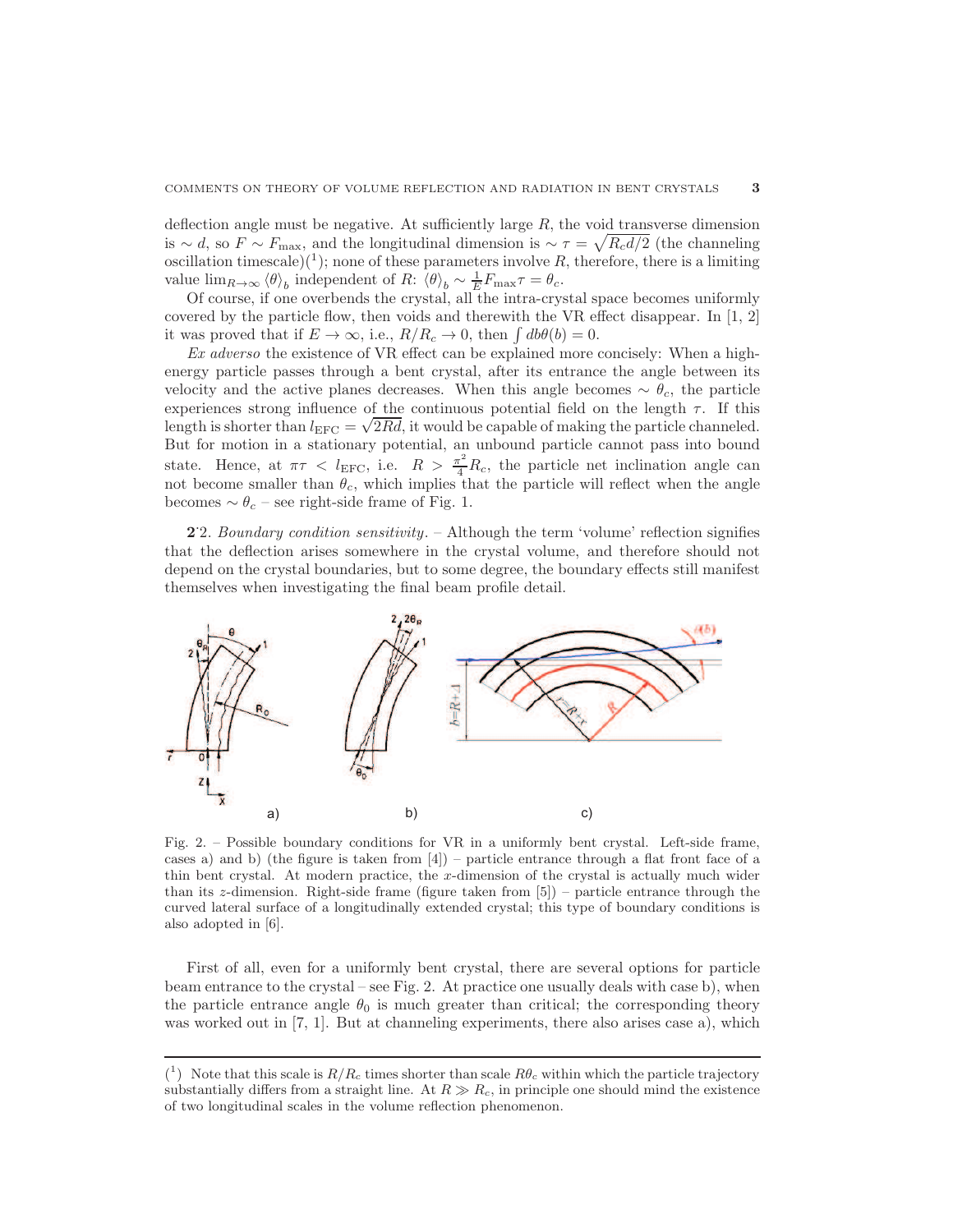was studied in the pioneering work [4]. In the latter case, the particles enter the crystal tangentially to the active planes, so, at  $R \gg R_c$  most of the particles are channeled, but a small fraction of particles hitting one-sided vicinity of the top of potential barrier belongs to volume reflection. For the latter fraction, it is supposed that owing to symmetry of the trajectory in a central field with respect to the reflection (minimal-radius) point, the deflection angle  $\theta$  for case a) is half the value for case b). But yet there is a slight dependence of the deflection angle on the impact parameter, and it is this dependence which determines the final beam shape. So, a question remains, whether the final beam profiles for cases a) and b) are similar.



Fig. 3. – Left-side frame – angular distribution in a VR beam for positive particles, at  $R >$  $4R_c$ , without account of multiple scattering. Solid curve – distribution averaged over a small variations of initial large angle  $\theta_0$ , dashed curve – for a definite  $\theta_0$ . Right-side frame – the angular distribution for negative particles, plotted for  $R = 25R<sub>c</sub>$ . Black curve – for boundary condition of type b) (averaged over a small vicinity of large angle  $\theta_0$ ), gray curve – for case a) and stretched in  $\theta$  by the factor of 2. The peaks on the figures are due to rainbow phenomena[1].

To establish correspondence between the profiles for cases a) and b), neglecting meanwhile the multiple scattering, note that  $\theta$  depends on the impact parameter b only through the transverse energy  $E_{\perp} = E \frac{\theta_0^2}{2} + V_{\text{eff}}(-b)$ , with  $V_{\text{eff}}(-b) = V(-b) + \frac{Eb}{R}$ , whereas  $\theta(E_{\perp})$ is a universal periodic function of  $E_{\perp}$  with the period  $\Delta E_{\perp} = \frac{Ed}{R} \sim \frac{R_c}{R} V_0 \ll V_0$  [7]. However, dependencies  $E_{\perp}(b)$  are different under different boundary conditions. For case b),  $\theta(E_{\perp})$  spans many periods as b varies from  $-\frac{d}{2}$  to  $\frac{d}{2}$ , and  $E_{\perp}(b)$  dependence, basically, is linear within each period of  $\theta(E_{\perp})$ . But for case a)  $\theta(E_{\perp})$  spans only one period, and the dependence of  $V_{\text{eff}}$  near its top is essential. Now, for positive particles this behavior is close to linear, too, and so for positive particles boundary conditions a) and b) yield basically isomorphic profiles. On the contrary, for negative particles  $V_{\text{eff}}(b)$ behavior near the top is quadratic. Thus, the relation between the profiles appears to be  $2\theta^{a}(\sqrt{\nu}) = \theta^{b}(\nu)$ , where  $\nu$  is the transverse kinetic energy on the entrance to the reflection inter-planar interval, rescaled to vary from 0 to 1. See Fig. 3, right-side frame.  $(2)$ 

As for boundary condition of type c) (see Fig. 2), which simplifies the theoretical problem by making it entirely centrally-symmetric, it yields  $\frac{dw}{d\theta}$  similar to the case b), though indicatrix  $\theta(b)$  has a somewhat different double-periodic behavior [5].

 $(2)$  In paper [1], footnote 14, it is asserted that for case b) there is no rainbow, but more precisely, the rainbow significantly attenuates, though in principle remains.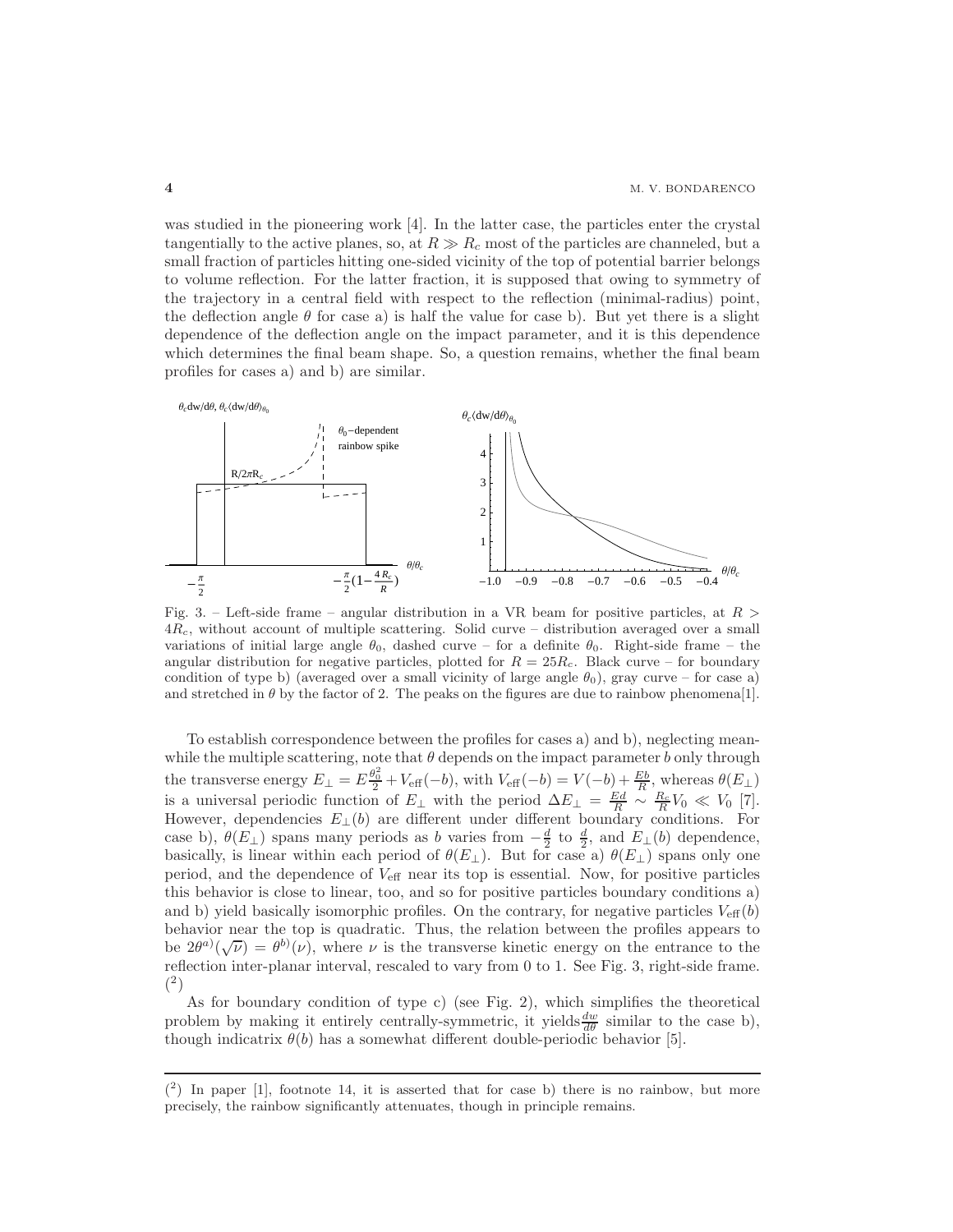2.3. Multiple scattering . – Intrinsic VR angular distributions shown in Fig. 3 have an interesting edgy structure, for negative particle case being yet asymmetric and containing a significant rainbow. But at practice, those distinction features will be obscured by multiple scattering. However, the extent of the VR area  $2\pi\tau = \pi\sqrt{2?R_c d} \sim 50 \mu m$  is much shorter than the crystal thickness  $L \sim 1$ mm. Thereat, the multiple scattering effects accumulate mainly away from the VR point (upstream and downstream of it). This allows one to view the aggregate distribution as a convolution of successive scattering probabilities [7]:

$$
(1) \quad \frac{dw_{\text{real}}}{d\theta} \approx \int_{-\infty}^{\infty} d\theta_1 \frac{e^{-(\theta-\theta_1)^2/2\sigma_{\text{am}}^2}}{\sqrt{2\pi}\sigma_{\text{am}}} \frac{dw_{\text{v.r.}}}{d\theta_1} \quad \left(\int_{-\infty}^{\infty} d\theta \frac{dw_{\text{real}}}{d\theta} = \int_{-\infty}^{\infty} d\theta \frac{dw_{\text{v.r.}}}{d\theta} = 1\right),
$$

where  $dw_{v.r.}/d\theta$  is calculated with the neglect of multiple scattering, and  $\sigma_{am}^2$  is the mean square angle of multiple scattering in an amorphous target of the same thickness. Consideration beyond approximation (1) will be given elsewhere.

In principle, Eq. (1) can be inverted; it is noteworthy that Fourier transforms of  $dw_{\text{real}}/d\theta$  and  $dw_{v,r.}/d\theta$  are proportional, and should both have negative regions. But unfortunately, under conditions of binned measurement of  $dw_{\text{real}}/d\theta$ , only first few moments of the angular distribution can be accessed reliably.

2.4. Moments of the final angular distribution. – The complete analytic calculation of  $dw_{v,r.}/d\theta$  was made within the model of [1]. According to this solution, the limiting value for  $\theta_{v,r.}/\theta_c$  at  $R/4R_c \rightarrow \infty$  amounts  $\pi/2$  for positively charged particles, and 1 for negatively charged particles. More precisely, this is the outer edge of the angular distribution. The deflection angle mean value involves an  $\mathcal{O}(R_c/R)$  correction: (2)

$$
\langle \theta \rangle = \int d\theta \theta \frac{dw_{\text{real}}}{d\theta} = \int d\theta \theta \frac{dw_{\text{v.r.}}}{d\theta} = \begin{cases} -\frac{\pi}{2} \theta_c \left(1 - \frac{2R_c}{R}\right) & \text{for pos. charged particles} \\ -\theta_c \left(1 - 1.3 \frac{R_c}{R} \ln \frac{R}{R_c}\right) & \text{for neg. charged particles} \end{cases}
$$

(the coefficient 1.3 for negative particles needs more precise evaluation). For protons, prediction (2) was compared with experiment in [1], see also Fig. 4 below.

The second moment, mean square deflection, under assumption (1) possesses the property of additivity, even for non-gaussian  $dw_{v,r}/d\theta$ :

(3) 
$$
\sigma_{\text{real}}^2 \approx \int_{-\infty}^{\infty} d\theta \, (\theta - \langle \theta \rangle)^2 \int_{-\infty}^{\infty} d\alpha \frac{e^{-\frac{(\theta - \alpha)^2}{2\sigma_{\text{am}}^2}}}{\sqrt{2\pi}\sigma_{\text{am}}} \frac{dw_{\text{v.r.}}}{d\alpha} = \sigma_{\text{am}}^2 + \bar{\sigma}_{\text{v.r.}}^2,
$$

where  $\bar{\sigma}_{v.r.}^2 = \int_{-\infty}^{\infty} d\theta (\theta - \langle \theta \rangle)^2 \frac{dw_{v.r.}}{d\theta}$ . For positively charged particles, acquiring rectangular intrinsic final angular distribution at  $\frac{4R_c}{R} < 1$ , evaluation of  $\bar{\sigma}_{v.r.}$  gives

(4) 
$$
\bar{\sigma}_{v.r.} = \frac{\pi}{\sqrt{3}} \frac{R_c}{R} \theta_c \qquad \text{(for positively charged particles)}.
$$

Experiment [3] used procedure (3), i.e., formula  $\bar{\sigma}_{v.r.} = \sqrt{\sigma_{\text{real}}^2 - \sigma_{\text{am}}^2}$ , to determine  $\bar{\sigma}_{v.r.}$ . Comparison of experimental data with Eq. (4) is shown in Fig. 4 by dashed line.

For negatively charged particles, where the final profile is skew, its third moment is also non-zero:  $\int d\theta \, (\theta - \langle \theta \rangle)^3 \, \frac{dw_{\text{real}}}{d\theta} \approx \int d\theta \, (\theta - \langle \theta \rangle)^3 \, \frac{dw_{\text{v.r.}}}{d\theta} \neq 0.$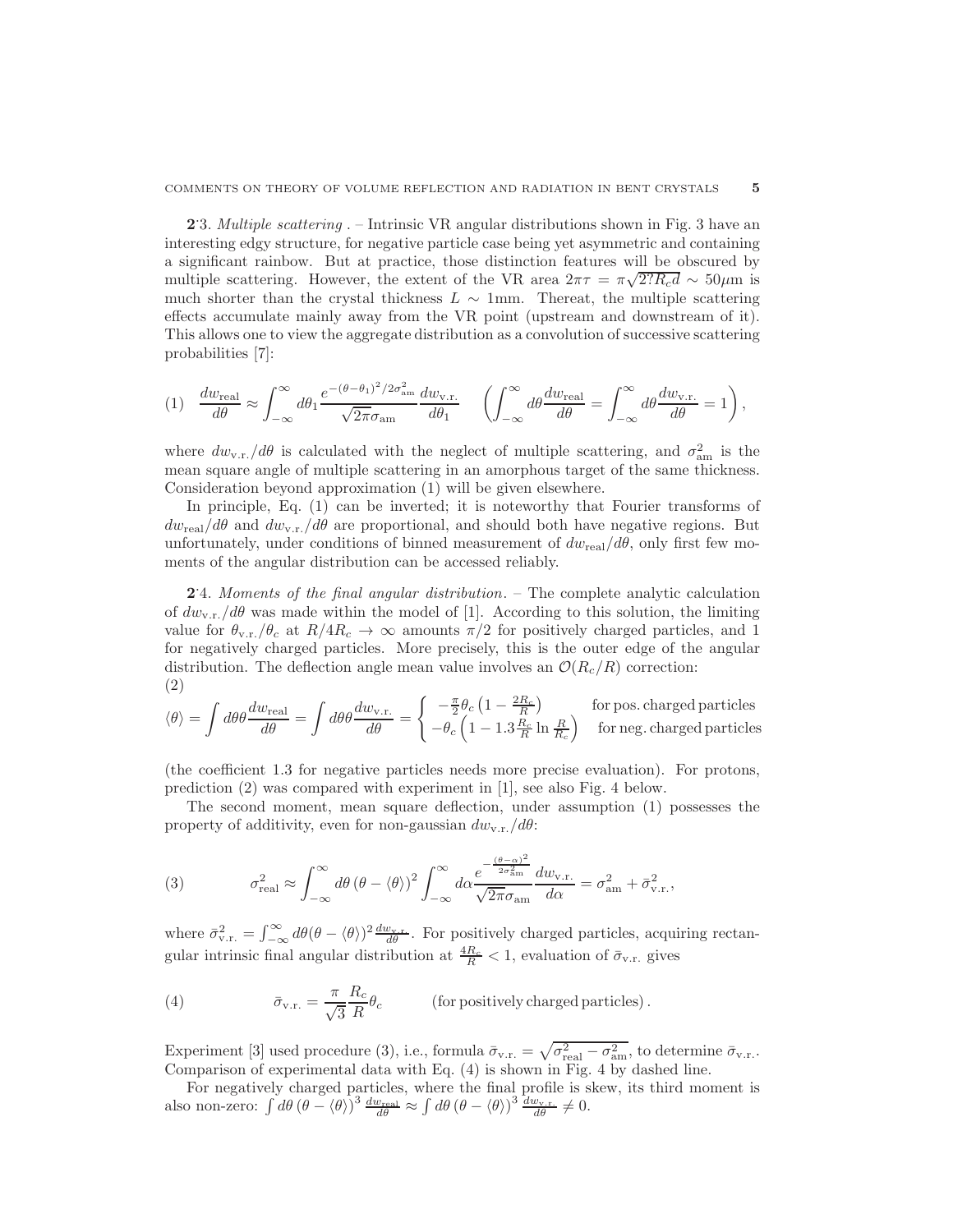**6** M. V. BONDARENCO



Fig. 4. – Deflection angle mean value  $(Eq. (2),$  solid line) and rms deviation  $(Eq. (4),$  dashed line) for a parabolic model of inter-planar potential compared with CERN SPS experimental data [3] (protons,  $E=400 \text{ GeV}$ ).

2.5. Conditions for quality VR deflection. – Joint consideration of beam spread in the continuous potential, multiple scattering in the silicon material, and the initial beam angular divergence has led [1] to a system of conditions needed for practical application of VR to beam steering at accelerators:

(5) 
$$
\frac{L}{1 \text{ mm}} < \frac{E}{100 \text{ GeV}} < \frac{R}{\text{m}}, \left(\frac{20 \text{ }\mu\text{rad}}{\sigma_0}\right)^2,
$$

where  $\sigma_0$  is the initial beam rms divergence. Conditions (5) are fairly well met in experiments [3].

**2**'6. *VR* at  $\theta_0 \sim \theta_c$ . – The theoretical description of VR in [7, 1] focussed on the case  $\theta_0 \gg \theta_c$ , when the process may be regarded as independent of the crystal boundaries. But in experiments, VR is often investigated in parallel with channeling, with a continuous passage from one regime to another. In the transition regime, the final beam angular distribution must acquire substantial  $\theta_0$ -dependence. Investigation of this dependence is important as well (see [8]).

# 3. – Radiation in thin uniformly bent crystals

Observation of inelastic processes evoked by a fast particle traveling a bent crystal may be used for extraction of information about particle trajectories at real conditions. Among possible inelastic processes, the coherent radiation in the near-forward direction<sup>(3)</sup> benefits from existence of a local correspondence between the photon  $\omega$  and the longitudinal coordinate  $z$  it is emitted from. This relation is particularly simple (geometric rather than dynamic) at large  $\omega$ , corresponding to z away from the VR area. There, the particle deflection from the straight line is only perturbative, opposite in sign for electrons and positrons. Here we will confine ourselves to discussion of the latter simplest case – coherent bremsstrahlung in a bent crystal (CBBC).

 $(3)$  The direct radiation from the fast passing particle is only significant for electrons and positrons, whereas for beam deflection applications the primary interest is on protons. However, ultra-relativistic positrons have essentially the same trajectory as protons of equal energy, so one indirectly can test proton passage through experiments with positrons.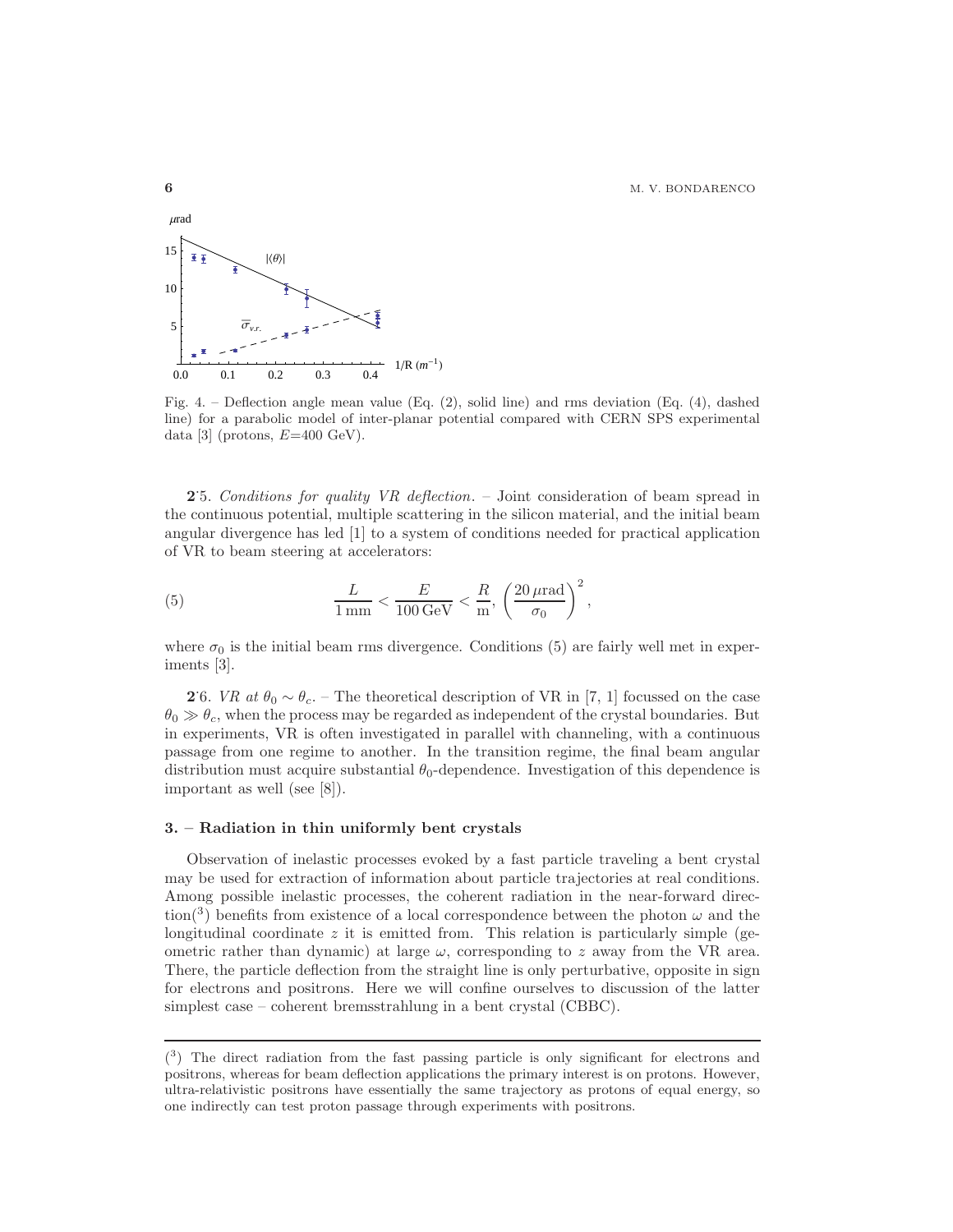3.1. CBBC intensity as a sum of infinitesimal straight-crystal contributions. – The first, analytic, calculation of coherent bremsstrahlung in a bent crystal was undertaken in [9] (in appendix of a paper primarily dedicated to channeling radiation in a uniformly bent crystal). Fourier decomposition of the bent crystal continuous potential yielded Fresnel functions, which describe both volume effects (step-like asymptotics), and the oscillations due to edge effects. But at practice usually the edge effects are negligible, and the Fresnel functions may be replaced by a Heavyside unit-step function, which led to Eq.  $(A.16)$  of  $[9]$ :

(6) 
$$
d\sigma^{B}(\omega,\theta_{0}) = \frac{1}{\Delta\psi(R,L) - \theta_{\min}} \int_{\theta_{\min}}^{\Delta\psi(R,L)} d\sigma^{S}(\omega,\theta_{x};L) d\theta_{x},
$$

with  $d\sigma^S$ ,  $d\sigma^B$  the radiation differential cross-sections in a straight and in a bent crystal,  $\Delta \psi$  the angle between the particle velocity and active crystallographic planes on the crystal edge, and  $\theta_{\min} \simeq \frac{q_{\min}d}{2\pi} \ll \Delta \psi$ . This representation in form of unweighted  $\theta_x$ averaging is only valid at  $R = \text{const.}$  Eq. (6) also assumes symmetric orientation of the beam with respect to the particle trajectory (when  $\Delta \psi$  at the entrance from the crystal equals  $\Delta \psi$  at the exit), though generalization to an asymmetric case is straightforward. In fact, at practice such a generalization may be necessary even if the crystal is oriented symmetrically with respect to the beam axis, since non-negligible beam divergence compared to the crystal half-bending-angle makes the orientation asymmetric for individual particles [11].

A generic representation (valid at variable  $R$  and arbitrary orientation), which can be obtained based on the stationary phase approximation  $[2]$   $(4)$ , reads

(7) 
$$
\frac{dE_{\text{CBBC}}}{d\omega} = \int_{-L/2}^{L/2} dz \frac{dE_{\text{straight}}}{dz d\omega} \Big|_{\theta_x = |\xi'(z) - \theta_0|},
$$

where  $\xi(z)$  is the transverse coordinate of any of the bent atomic planes. If one utilizes here the known formula for the spectrum of coherent bremsstrahlung in a straight crystal (8)

$$
\frac{dE_{\rm straight}}{dz d\omega} = \frac{e^2 F_1^2 d^2}{2\pi^4 m^2 \theta_x^2} \frac{E'^2}{E^2} q_{\rm min} \sum_{n=1}^{\infty} \Theta\left(n - \frac{q_{\rm min} d}{2\pi |\theta_x|}\right) \frac{c_n^2}{n^{4+2\epsilon}} \left(1 - \frac{q_{\rm min} d}{n\pi |\theta_x|} + \frac{q_{\rm min}^2 d^2}{2n^2 \pi^2 \theta_x^2} + \frac{\omega^2}{2 E E'}\right),
$$

with  $q_{\min}(\omega) = \frac{m^2\omega}{2E E'}$ ,  $E' = E - \omega$ ,  $\theta_x(z) = \xi'(z) - \theta_0$ , equation (7) turns to explicit Eq. (30) of paper [2]. To see the correspondence of Eqs. (6) and (7), one observes that in a uniformly bent crystal  $\xi(z) = \frac{z^2}{2R} + \text{const}$ , so integration variables  $\theta_x = |z/R - \theta_0|$ and z are linearly related. In the ratio of  $d\sigma^S \propto L$  and  $\Delta \psi \propto \frac{L}{R}$  the crystal thickness L cancels out, so  $\frac{dE}{d\omega} \propto R$ . From the viewpoint of Eqs. (7, 8), the proportionality of the radiation spectrum to the crystal bending radius arises as

(9) 
$$
\frac{dE_{\text{CBBC}}}{d\omega} \propto \frac{dz}{dq} \sim Rd \sim l_{\text{EFC}}^2;
$$

<sup>(</sup> 4 ) The replacement of Fresnel functions by step functions in [9] is equivalent to application of the stationary phase approximation in the original Fourier integrals.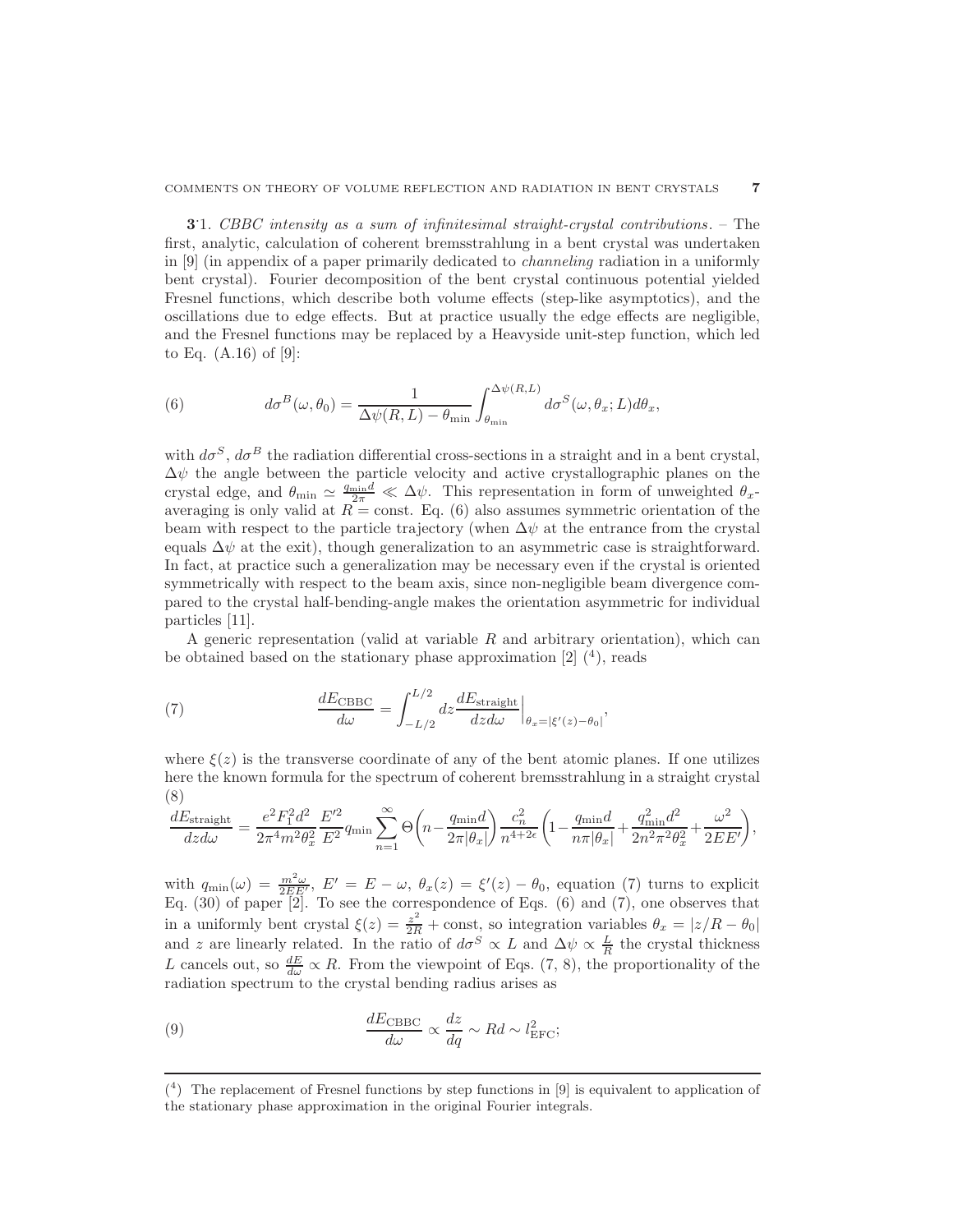see also Eq. (14) below.

For a uniformly bent crystal, further on, it is straightforward to accomplish integration over  $\theta_x$  and arrive at Eq. (31) of [2], presenting the spectrum through a cubic polynomial function D. Averaging over angular distribution in the initial beam and account of multiple scattering in the crystal volume is also feasible analytically.

3. 2. Coherence lengths and typical photon energies. – Evaluation of the spectrum of bremsstrahlung produced under a definite force  $F(t)$  action on a charged particle often proceeds in two steps: (i) Fourier-decomposition of the external force, i.e., distinguishing virtual photons absorbed by the particle; (ii) conversion of the force spectrum to the radiation spectrum. An important physical scale characterizing each stage is its coherence length. In general, real photon emission  $(l_{\text{form}})$  and virtual photon absorption  $(l_{\text{EFC}})$ coherence lengths need not be related. Indeed, in simplest cases one has  $l_{\text{EFC}} \rightarrow 0$ (stochastic scattering in an amorphous medium), or  $l_{\text{EFC}} \to \infty$  (uniform external field), but  $l_{\text{form}} = \frac{2EE'}{m^2\omega}$  always stays finite, providing for those cases the only coherence length to refer to. From the experience of the mentioned simplest cases, it had become common to call  $l_{\text{form}}$  simply 'coherence length', without specification of the nature of the coherence.

On the other hand, if the bremsstrahlung problem may be treated in the dipole approximation, the photon emission coherence is strictly related with the virtual photon absorption coherence: it reduces to Lorentz-rescaling of the frequency and integration of the intensity over typical  $\sim \gamma^{-1}$  emission angles (cf. Eq. (11) below). Thence, it suffices to analyze the coherence in the external field Fourier decomposition.

In crystals,  $l_{\text{EFC}}$  acquires a finite size. In a straight crystal, this is just the distance between the planes crossed along the particle path; the irradiation resonance condition requires  $l_{\text{form}}$  to have the same value. Then,

(10) 
$$
l_{\text{form}} \sim l_{\text{EFC}} \simeq d/\theta_0
$$
 (straight crystal).

At that, the typical radiation energy

(11) 
$$
\omega_0 \sim 2\gamma^2 l_{\text{form}}^{-1} \sim \gamma^2 \theta_0 / d \qquad \text{(straight crystal)}
$$

is just the Lorentz-rescaled plane-crossing frequency. The radiation spectral intensity is estimated as (cf. (8))

(12)

$$
\frac{dE}{d\omega} = \frac{dE}{dz d\omega} L \propto \left(\frac{eF}{m}\right)^2 \frac{d^2}{\theta_0^2} \frac{L}{l_{\text{form}}(\omega)}, \quad l_{\text{form}}^{-1} = q_{\text{min}}(\omega) \lesssim \theta_0/d \quad \text{(straight crystal)}.
$$

Less trivial situation emerges in a bent crystal. There, the local frequency of plane crossing varies along the crystal, whereby there are 2 spatial scales:

(13) 
$$
l_{\text{EFC}} = \sqrt{2Rd} \quad \text{(bent crystal)},
$$

on which the integrals from oscillatory gaussians ( $\int dz e^{i\frac{z^2}{2Rd}}$ ...) converge, and the longitudinal geometrical scale of the crystal (say, its thickness  $L$ ) determining the limiting frequency of plane crossing. If a tangency point of the particle trajectory with the family of bent planes occurs within the crystal, then

(14) 
$$
\frac{dE}{d\omega} \propto \left(\frac{eF}{m}\right)^2 l_{\text{EFC}}^2 \quad \text{(bent crystal)}.
$$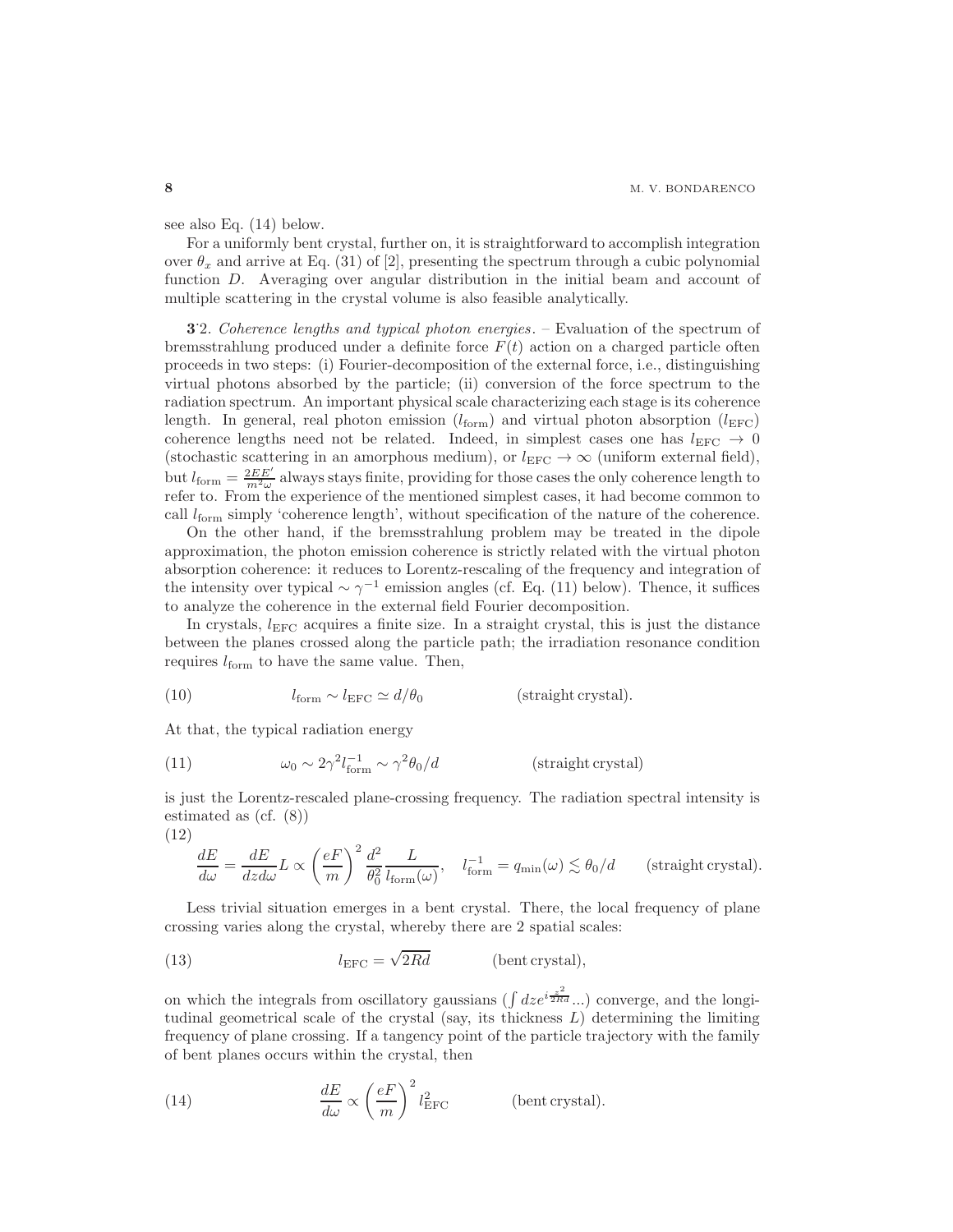Comparing Eqs. (14) and (12), one sees that in both cases the radiation intensity is proportional to  $l_{\text{EFC}}^2$ , which is in line with the understanding [10] of coherence length as the length at which radiation amplitudes add up. Besides that, (12) involves a factor  $\frac{L}{l_{\text{form}}}$  arising due to spectral overlap of radiation generated within the crystal thickness in different coherence intervals (pile-up factor). In a bent crystal, where radiation from different coherence intervals does not overlap, factor  $\frac{L}{l_{\text{EFC}}}$  enters the expression for the spectrum extent

(15) 
$$
\omega_{\text{end}} \propto \min \left\{ 4\pi \gamma^2 L / l_{\text{EFC}}^2, E \right\}
$$

instead of intensity (14).

Since  $l_{\text{EFC}}$  and  $l_{\text{form}}$  appear to be important physical quantities, it is worth estimating their typical values. For  $R \sim 20$  m,  $d \approx 2$  Å, Eq. (13) gives  $l_{\text{EFC}} \sim 100 \mu \text{m}$ , whereas ratio  $\frac{l_{\text{form}}}{l_{\text{EFC}}} \geq \frac{l_{\text{EFC}}}{L}$  is usually small (see Eq. (16) below). Therefore, without breaking the picture of CBBC, the crystal thickness may be decreased down to fractions of millimeter. Lastly, concerning the multiple scattering influence on the radiation, it is quantified by parameter  $\frac{l_{\text{EFC}}}{l_{\text{mult}}}$ , which is larger than LPM parameter  $\frac{l_{\text{form}}}{l_{\text{mult}}}$ , and therefore is more critical.

3.3. Locality of CBBC generation vs. straight crystal limit. – The observation that representation (6) contains a straight crystal limit may appear surprising from the viewpoint that local CBBC theory is based on the stationary phase approximation, whose condition assumes

(16) 
$$
l_{\text{EFC}} \ll L
$$
 (CBBC locality condition).

As R, and therewith  $l_{\text{EFC}}$ , increases, condition (16) must break down. Nevertheless, this does not destroy the convergence of the integral, provided

(17) 
$$
4d/|\theta_0| \ll L
$$
 (condition of many-interval crossing in a straight crystal),

i. e., the particle crosses a large number of inter-planar intervals even in a straight crystal. If  $(17)$  holds, with the increase of R one sooner arrives at a condition

$$
|\theta_0| \gg L/2R
$$

than at (16). That implies that variation of the local plane-crossing frequency in the bent crystal is smaller than the frequency mean value, which is equivalent to near straightness of the crystal, regardless of whether condition (16) holds or not. In [2] it was demonstrated that under condition (18), Eqs. (7-8) indeed turn to the familiar formula of CBBC in a straight crystal, with the crystal bending radius dropping out. Hence, further increase of the radius will be inconsequential. The *linear*-exponent oscillatory integral convergence will be achieved at length (10) within the crystal thickness without the aid of crystal curvature. Together, conditions (16-17) may be cast into a universal expression for the convergence length:  $l_{\text{conv}} = \min \{l_{\text{EFC}}, 4d/|\theta_0|\}.$ 

3.4. Radiation polarization. – For planar orientation of the crystal, when the particle is mainly subject to the force orthogonal to the active planes, there must be a significant